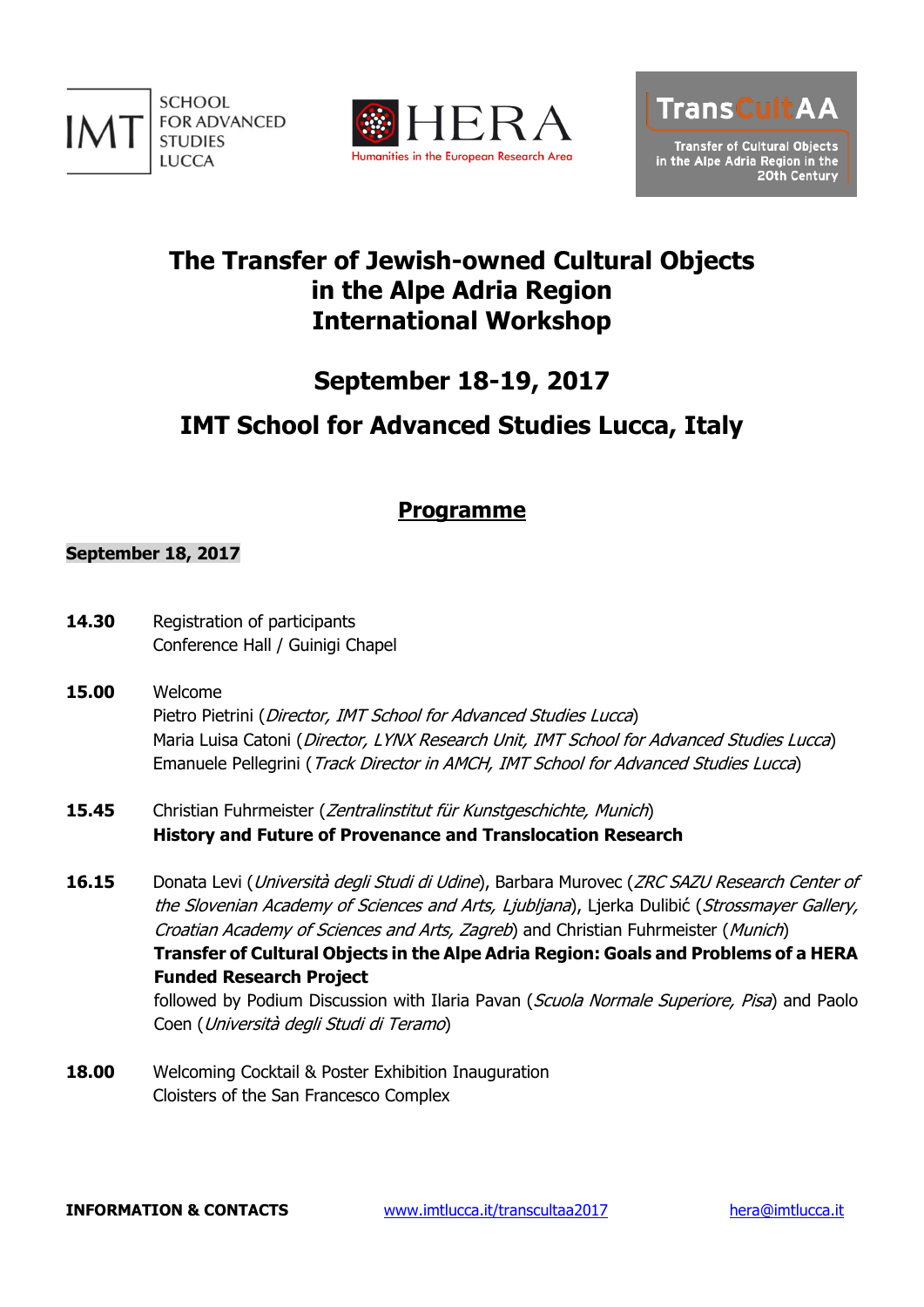





### **September 19, 2017**

**Session I** Chair: Emanuele Pellegrini (Lucca)

9.00 Daria Brasca (Lucca) **The Dispossession of the Italian Jews: the Fate of the Cultural Property during WWII**

- **9.20** Victoria Reed (Sadler Curator for Provenance, Museum of Fine Arts, Boston) **Nazi-Era Provenance Research: Case Studies from the Museum of Fine Arts, Boston**
- **9.40** Marc Masurovsky (Acting Director, The ERR Project) **Decrypting the Jeu de Paume, 1940-1944**
- **10.00** Paolo Coen (Teramo) Response
- **10.15** Discussion
- **10.45** Coffee Break

**Session II**

Chair: Donata Levi (Udine)

- 11.15 Michael Wedekind (Munich) **Plundering the Italian Jews: The Case of Trieste (1938-1945)**
- 11.35 Antonia Bartoli (Nina and Lee Griggs Fellow, European Art, Yale University Art Gallery) **The Activities and Enterprises of Dr. Alessandro ("Sandro") Morandotti (1909- 1979), Art Dealer, Antiquarian and Publisher (1940-1945)**
- **12.00** Irene Bolzon (Istituto per la Storia della Resistenza <sup>e</sup> della Società Contemporanea di Treviso - Udine) and Fabio Verardo (Università di Trento, Istituto Regionale per la Storia del Movimento di Liberazione per il Friuli Venezia Giulia)

**Postwar Trials in Trieste: Collaboration and Crimes against Jewish Property during the German Occupation**

- **12.15** Ljerka Dulibić (Zagreb) Response
- **12.30** Discussion
- **13.00-14.00** Lunch Break